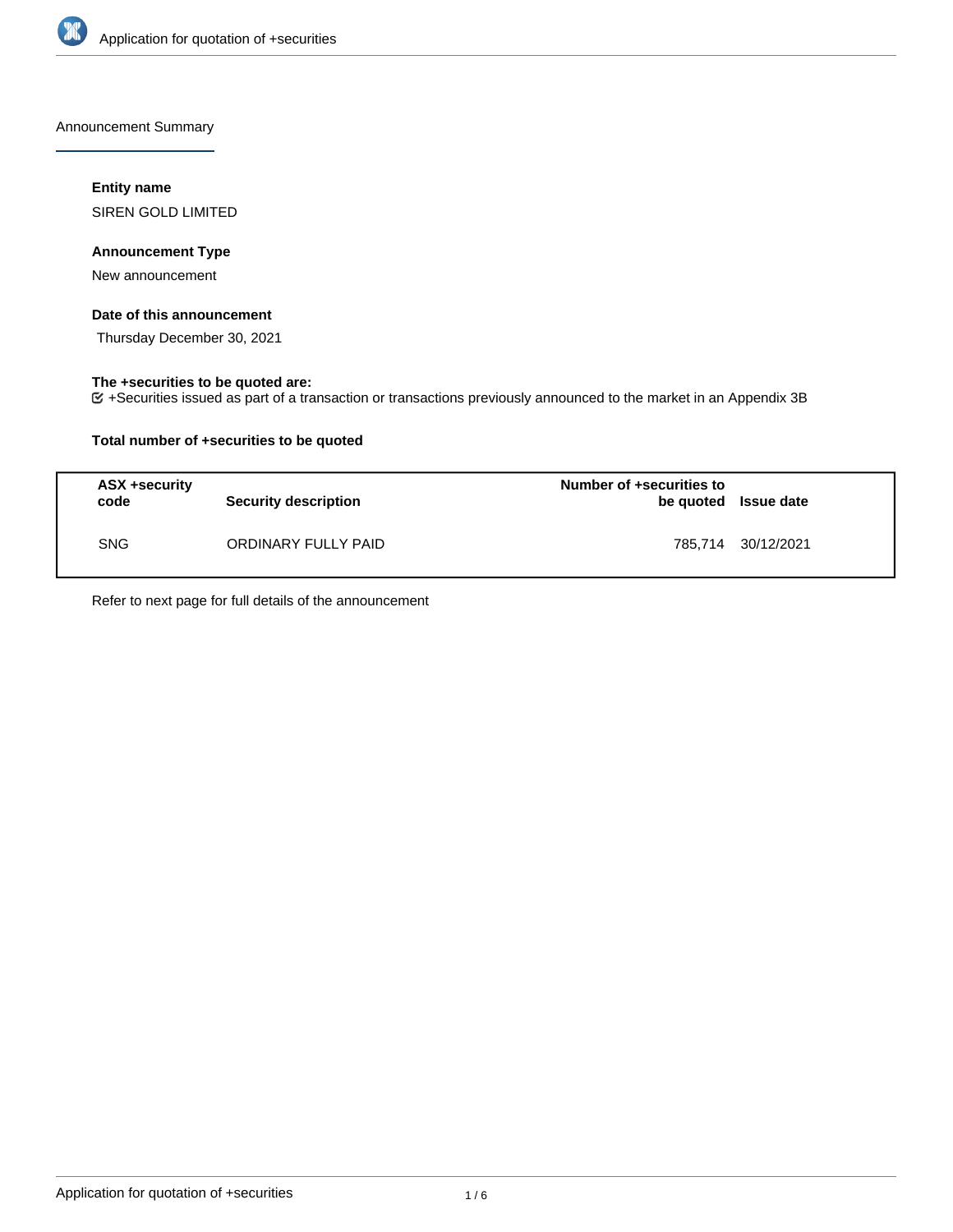

Part 1 - Entity and announcement details

## **1.1 Name of entity**

SIREN GOLD LIMITED

We (the entity named above) apply for +quotation of the following +securities and agree to the matters set out in Appendix 2A of the ASX Listing Rules.

**1.2 Registered number type** ACN

**Registration number** 619211826

**1.3 ASX issuer code** SNG

**1.4 The announcement is**

New announcement

#### **1.5 Date of this announcement**

30/12/2021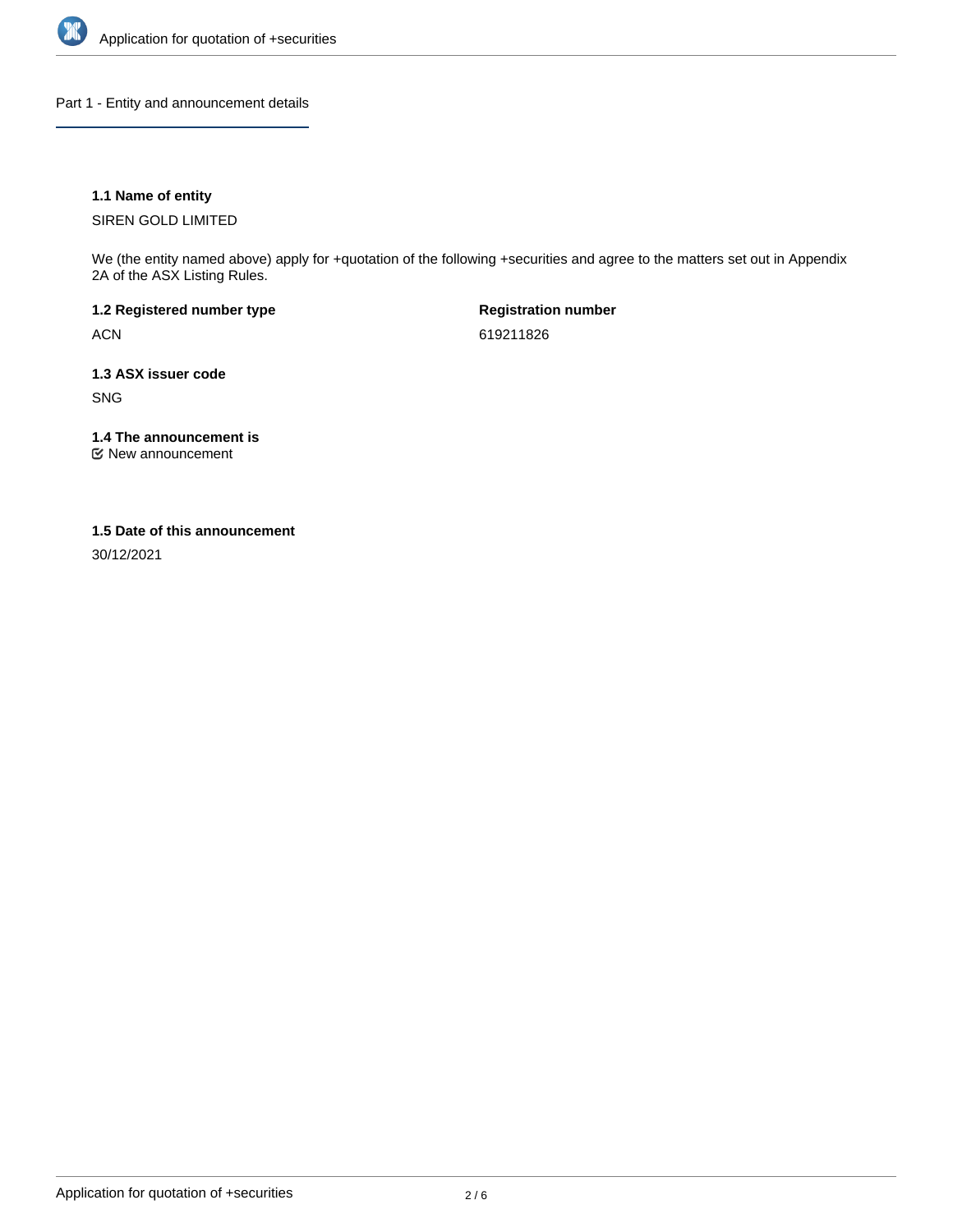

# Part 2 - Type of Issue

## **2.1 The +securities to be quoted are:**

+Securities issued as part of a transaction or transactions previously announced to the market in an Appendix 3B

#### **Previous Appendix 3B details:**

| <b>Announcement Date and</b><br>Time | <b>Announcement Title</b>                   | Selected Appendix 3B to submit quotation<br>reauest |  |
|--------------------------------------|---------------------------------------------|-----------------------------------------------------|--|
| 03-Nov-2021 09:55                    | New - Proposed issue of securities -<br>SNG | A placement or other type of issue                  |  |

**2.3a.2 Are there any further issues of +securities yet to take place to complete the transaction(s) referred to in the Appendix 3B?** No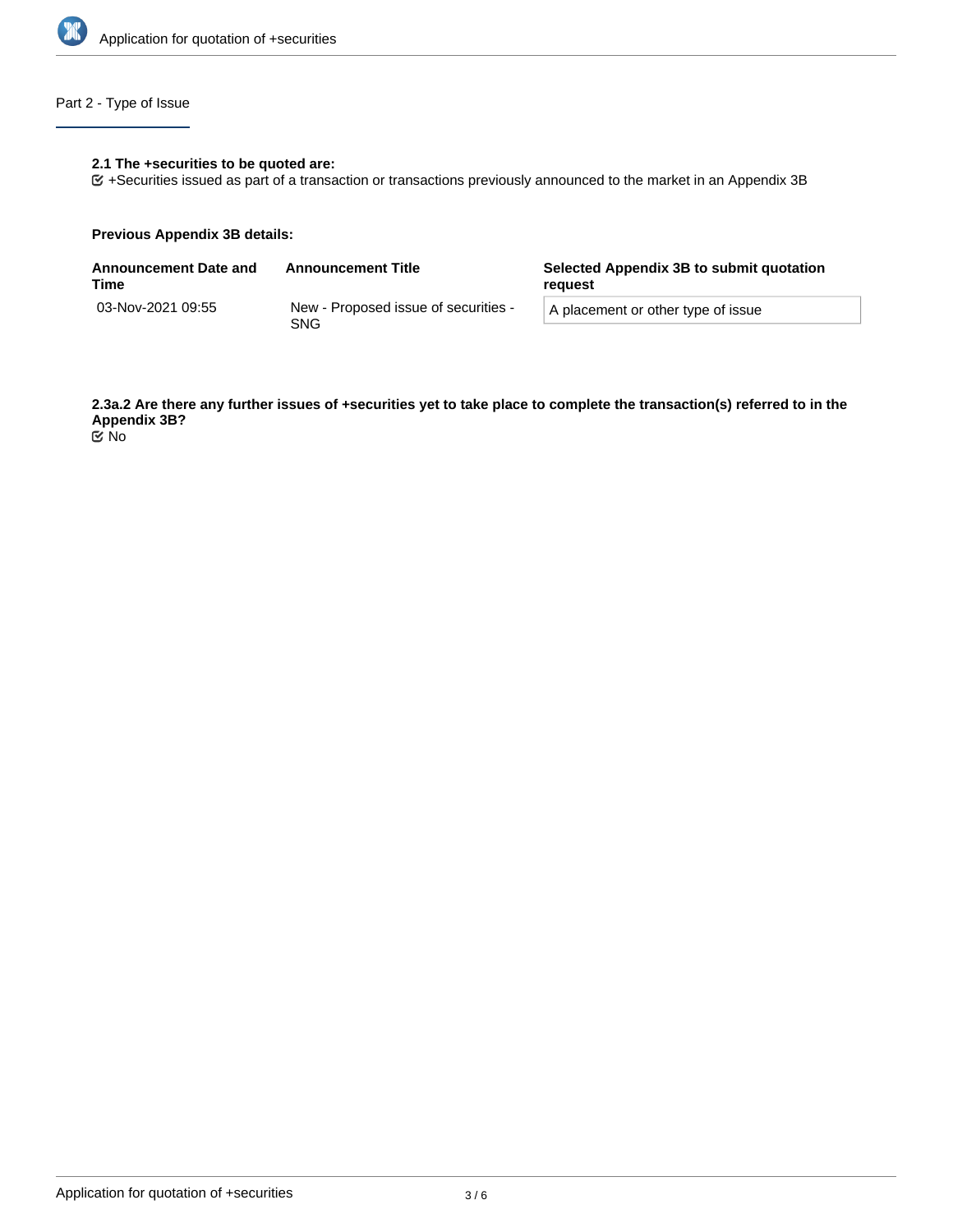

Part 3A - number and type of +securities to be quoted where issue has previously been notified to ASX in an Appendix 3B

#### Placement Details

**ASX +security code and description** SNG : ORDINARY FULLY PAID

**Issue date** 30/12/2021

Distribution Schedule

**Provide a distribution schedule for the new +securities according to the categories set out in the left hand column including the number of recipients and the total percentage of the new +securities held by the recipients in each category.**

| Number of +securities held | <b>Number of holders</b> | Total percentage of +securities held<br>For example, to enter a value of 50%<br>please input as 50.00 |
|----------------------------|--------------------------|-------------------------------------------------------------------------------------------------------|
| $1 - 1,000$                |                          | %                                                                                                     |
| $1,001 - 5,000$            |                          | $\%$                                                                                                  |
| $5,001 - 10,000$           |                          | %                                                                                                     |
| 10,001 - 100,000           |                          | %                                                                                                     |
| 100,001 and over           |                          | %                                                                                                     |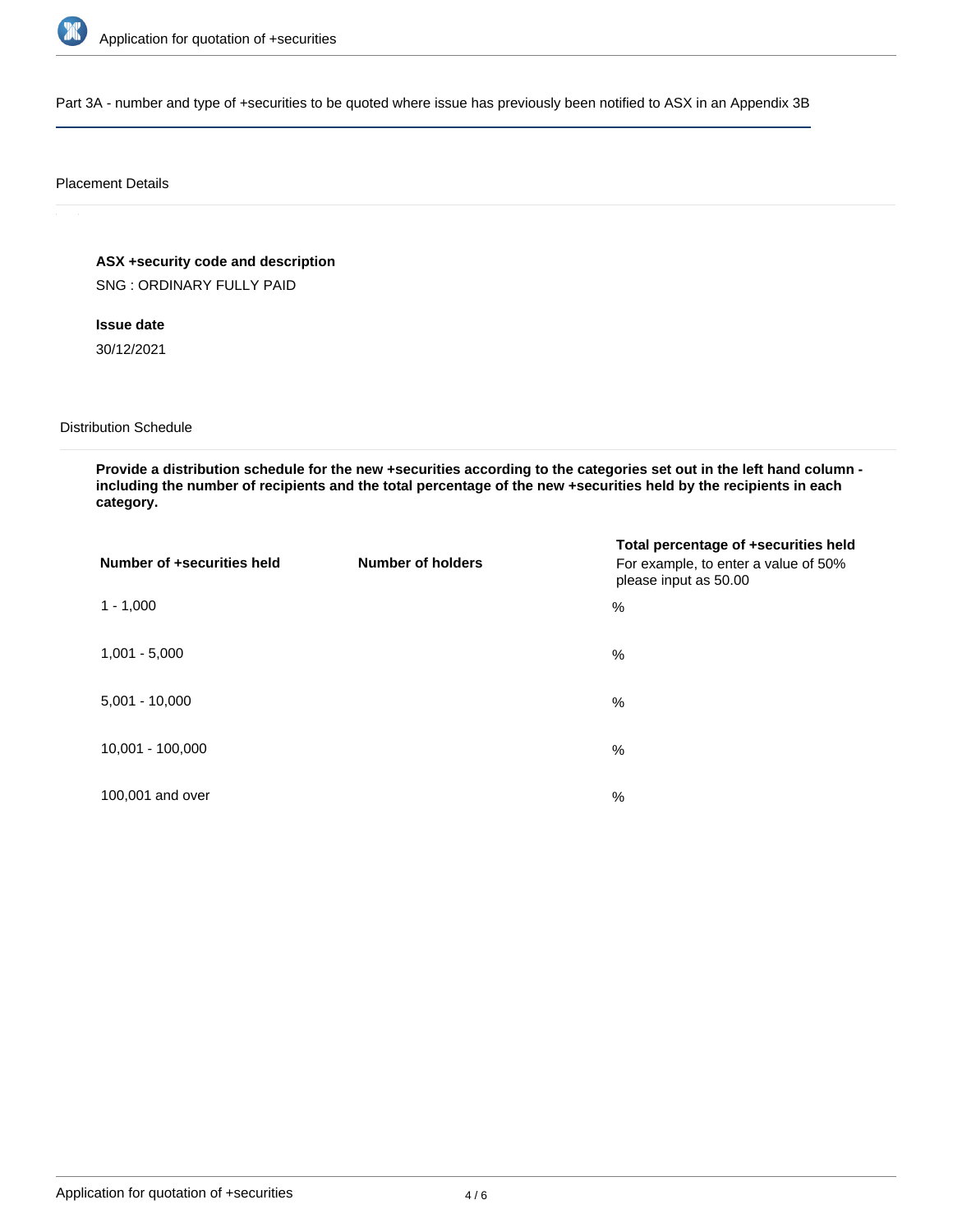

Issue details

| Number of +securities to be quoted<br>785,714                                         |                                        |  |  |  |
|---------------------------------------------------------------------------------------|----------------------------------------|--|--|--|
| Are the +securities being issued for a cash consideration?<br>$\mathfrak C$ Yes       |                                        |  |  |  |
| In what currency is the cash consideration being paid?                                | What is the issue price per +security? |  |  |  |
| AUD - Australian Dollar                                                               | AUD 0.35000000                         |  |  |  |
| Any other information the entity wishes to provide about the +securities to be quoted |                                        |  |  |  |